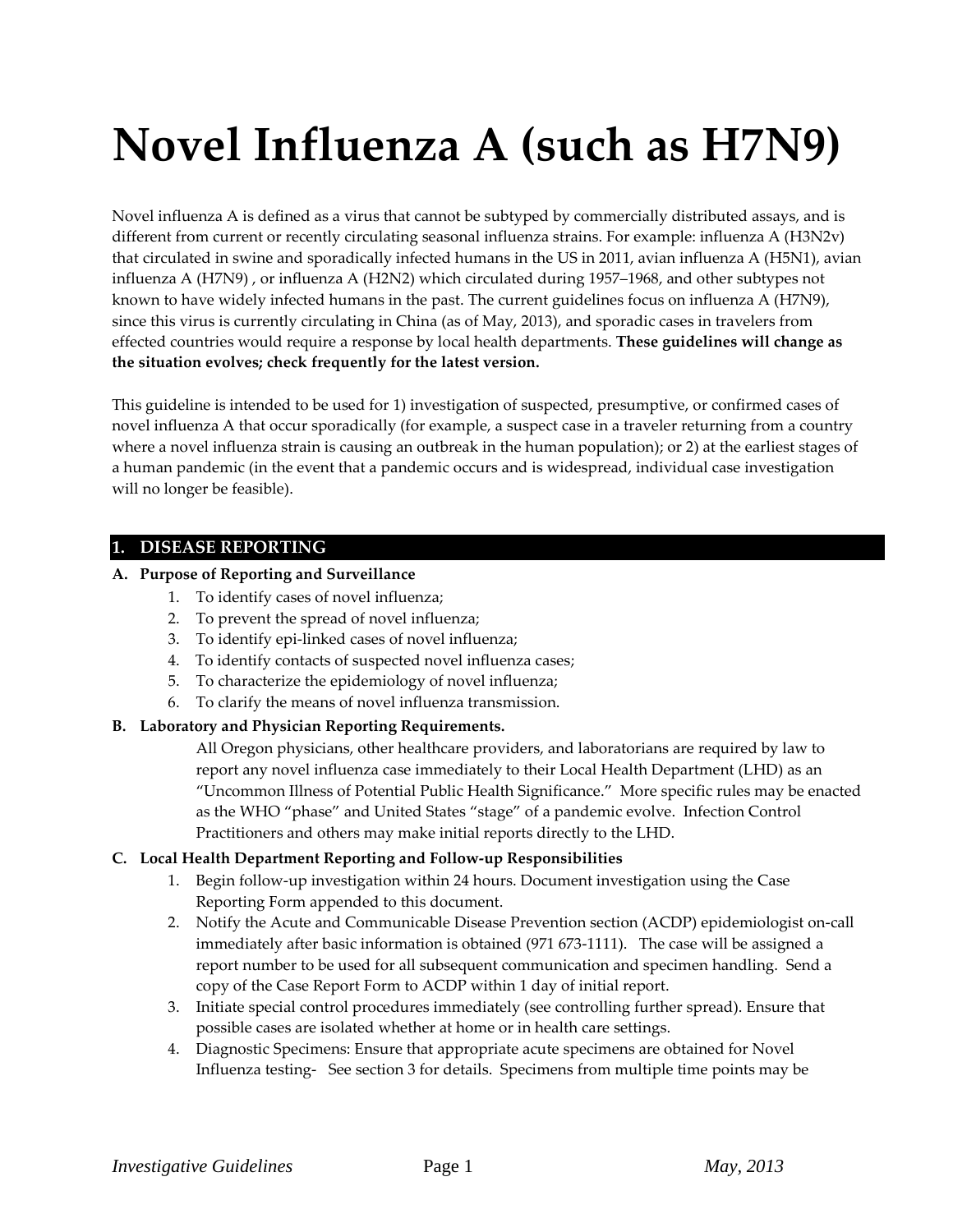required to confirm the diagnosis of novel influenza because sensitivity of testing can not be known ahead of time.

- 5. Identify contacts of the case during the period of communicability. For the purposes of investigation, a contact is defined as any person who was within about 6 feet of a suspected, probable or confirmed case while the case was symptomatic. (for example: household contacts, co-workers, and health care personnel).
- 6. Alert infection control practitioners and clinicians at emergency rooms and other health care facilities visited by the patient of the potential for additional cases; encourage them to consider novel influenza in persons with fever  $\geq 100^{\circ}$  F (38°C), respiratory symptoms, and exposures similar to the patient under investigation.
- 7. Alert clinicians, hospital emergency rooms, student infirmaries, and local officials of the potential for additional cases; encourage them to consider novel influenza in persons with fever >100°F (38°C), respiratory symptoms, and exposures similar to the patient under investigation.
- 8. If indicated, prepare and distribute a press release in conjunction with the ACDP and hospital.

## **2. THE DISEASE AND ITS EPIDEMIOLOGY**

### **A. Etiologic agent**

Influenza A is a segmented single-stranded, enveloped, RNA virus.

#### **B. Description of illness**

Novel influenza is expected to be an acute respiratory illness associated with fever. The initial presentation may be non-specific and some patients, such as children, may have gastrointestinal or central nervous system illness. Clinical presentations of H7N9 infection have generally been severe and have included fulminant pneumonia, acute respiratory distress syndrome (ARDS), respiratory failure, and death. Infections by other novel strains, such as H3N2v, have been clinically indistinguishable from seasonal influenza.

#### **C. Mode of Transmission**

Novel influenza is expected to be primarily spread through the droplet route but airborne and contact spread are possible, hence maximal barrier precautions (airborne precautions) are needed when caring for confirmed or suspect cases.

## **D. Period of communicability.**

The details of Novel Influenza virus communicability can not be predicted ahead of time. In adults, annual influenza can be detected in respiratory tract specimens from 0.5-1 day before onset to typically one week later; in children and the immunocompromised, the period of shedding can be much longer.

### **E. Incubation period.**

Seasonal influenza has an incubation period of 1-3 days (usually 2 days). The incubation period for a novel strain might be the same or slightly longer. The incubation period for avian viruses may be up to 7 days (or longer).

#### **F. Reservoir**

The reservoir for the new strains of influenza seen in humans in the 20<sup>th</sup> century was birds either by direct or indirect introduction. However, some avian strains, such H7N9, have adaptation to mammalian cells and reservoir species may be uncertain. The reservoir for the H3N2v strain was swine.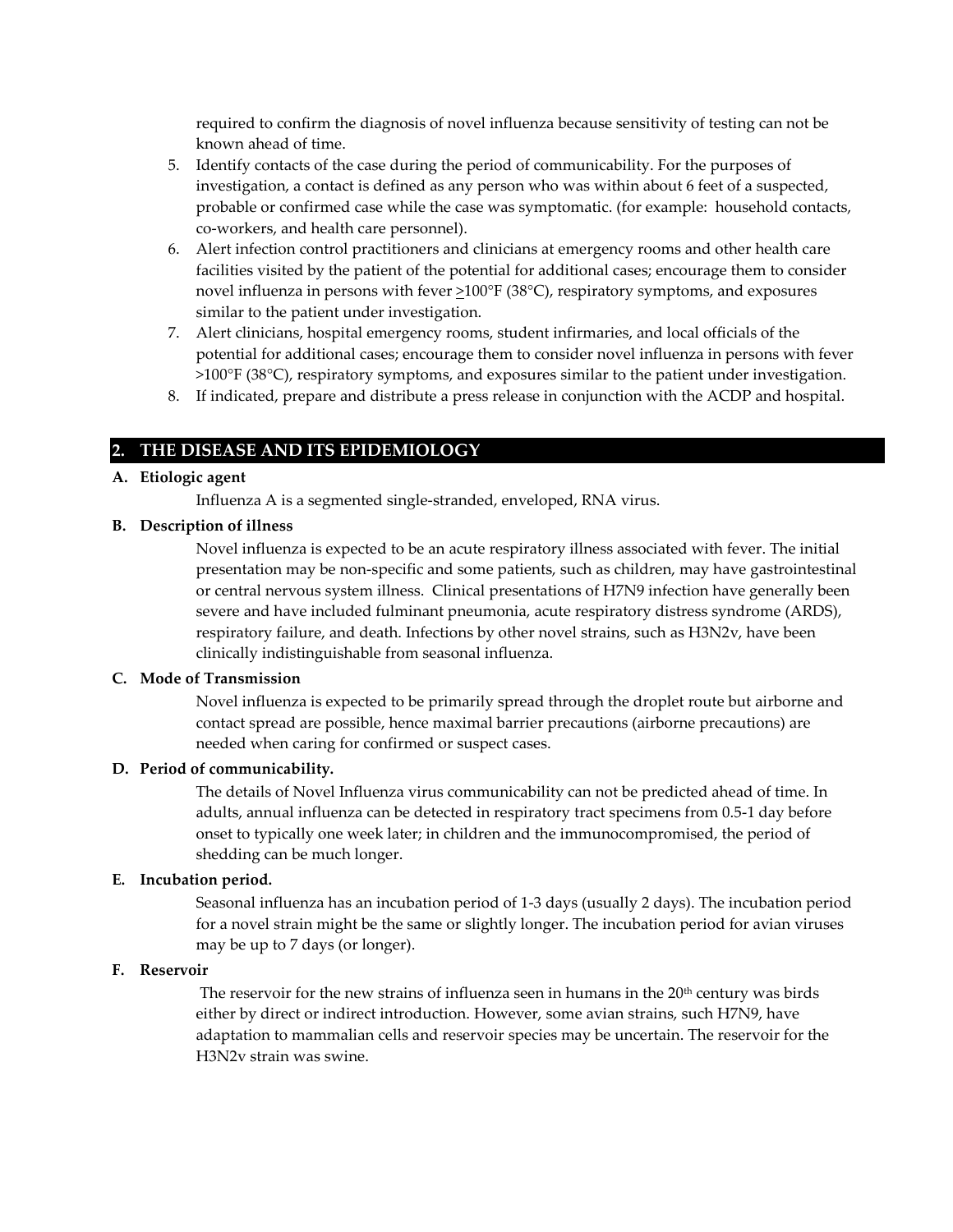# **G. Treatment**

Therapy for a novel strain of influenza would include supportive care, including mechanical ventilation as needed. For H7N9 infection, antiviral treatment with a neuraminidase inhibitor (oseltamivir or zanamivir) is currently recommended. See the CDC Interim Guidance on the Use of Antiviral Agents for [Treatment of Human Infections with Avian Influenza A \(H7N9\)](http://www.cdc.gov/flu/avianflu/h7n9-antiviral-treatment.htm) for further details on treatment regimens for cases.

# **H. Chemoprophylaxis**

Until further notice, CDC guidance on chemoprophylaxis of contacts of confirmed or suspected H5N1 cases should be followed, until guidelines for H7N9 case contacts are available: [http://www.cdc.gov/flu/avianflu/guidance-followup.htm.](http://www.cdc.gov/flu/avianflu/guidance-followup.htm) Contacts to a confirmed, presumptive, or suspect case should be administered chemoprophylaxis within 2 days of the last known exposure to the case, where possible. A neuraminidase inhibitor is the recommended chemoprophylaxis at this time.

# **3. CASE DEFINITIONS, DIAGNOSIS, AND LABORATORY SERVICES**

# **A. Provisional Case Classifications (novel influenza A (H7N9))**

**Confirmed Case:** A patient with novel influenza A (H7N9) virus infection that is confirmed by CDC's Influenza Laboratory or a CDC certified public health laboratory using methods agreed upon by CDC and CSTE.

**Probable Case**: A patient with illness compatible with influenza for whom laboratory diagnostic testing is positive for influenza A, yet is unsubtypeable (i.e., negative for H1, negative for H1pdm09, and negative for H3 by real-time reverse transcriptase polymerase chain reaction (RT-PCR)).

**Case Under Investigation**: A patient with illness compatible with influenza meeting either of the following exposure criteria and for whom laboratory confirmation is not known or pending, or for whom test results do not provide a sufficient level of detail to confirm novel influenza A virus infection.

• A patient who has had recent contact (within ≤ 10 days of illness onset) with a confirmed or probable case of infection with novel influenza A (H7N9) virus.

**OR**

• A patient who has had recent travel (within  $\leq 10$  days of illness onset) to a country where human cases of novel influenza A (H7N9) virus have recently been detected<sup>2</sup> or where novel influenza A (H7N9) viruses are known to be circulating in animals.

Cases under investigation with severe respiratory illness (including radiographically-confirmed pneumonia, acute respiratory distress syndrome [ARDS], or other severe respiratory illness) of unknown etiology may be prioritized for diagnostic testing.

# **Case definitions will be updated as the situation evolves.**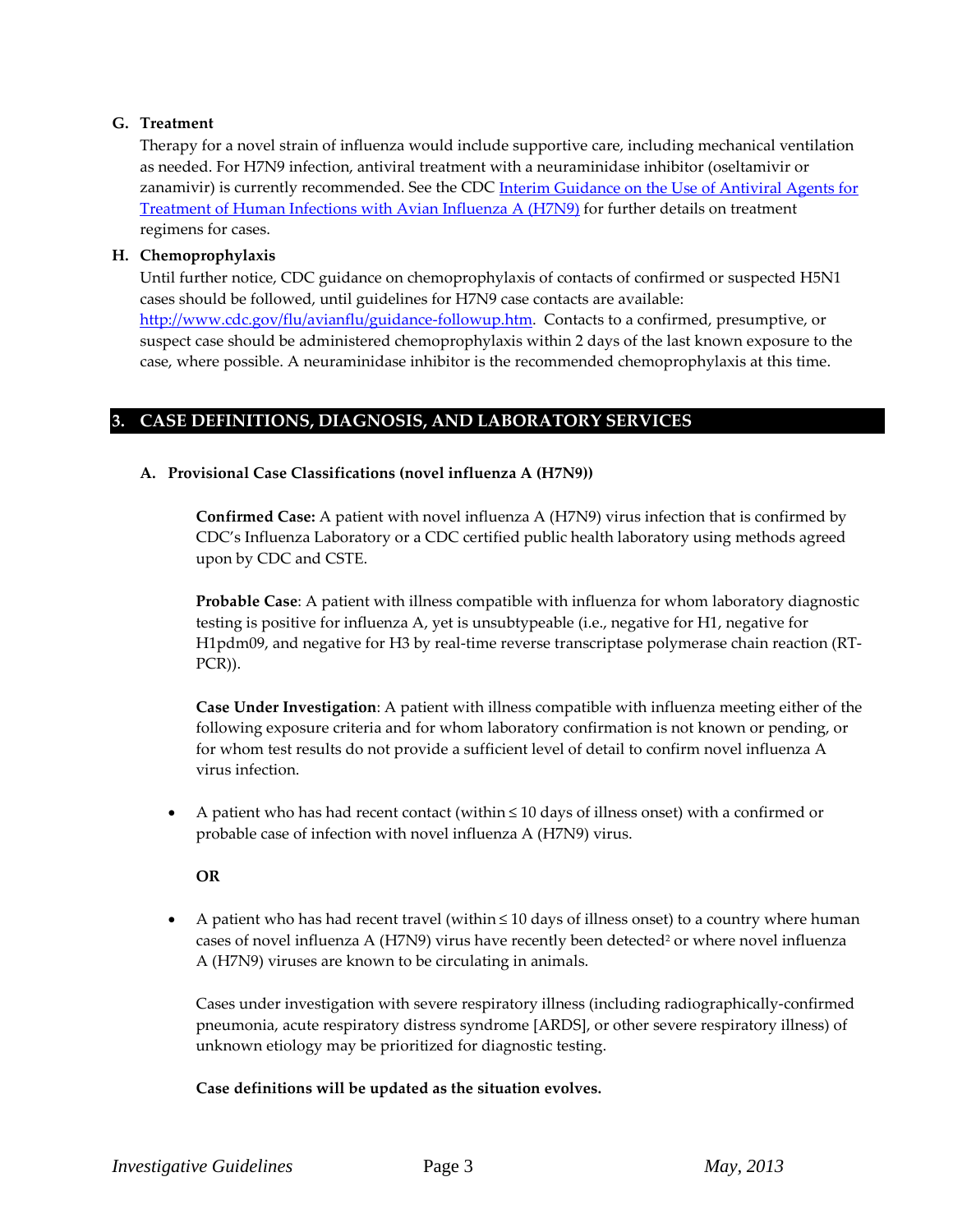# **E. Services available at the Oregon State Public Health Laboratory (OSPHL)**

Testing for novel influenza must be performed by OSPHL (or CDC). Reverse transcriptase polymerase chain reaction (RT-PCR) testing for novel influenza types H5 and H7 is available at the OSPHL. Testing criteria are under constant evolution and will be updated as needed. Clinicians may contact OSPHL at 503 693-4100 for additional specific information on submitting specimens. For specific information on collection and submission of influenza specimens for testing at OSPHL: <http://public.health.oregon.gov/LaboratoryServices/SubmittingSamples/Pages/submitting-flu.aspx>

Clinicians should obtain a nasopharyngeal swab or aspirate from patients, place the swab or aspirate in viral transport medium, and contact their local health department to arrange transport of the specimen to OSPHL. For additional guidance on diagnostic testing of patients under investigation for novel influenza A (H7N9) virus infection, please see *Interim Guidance for Laboratory Testing of Persons with Suspected Infection with Highly Pathogenic Avian Influenza A (H5N1) Virus in the United States at* [http://www.cdc.gov/flu/avianflu/guidance-labtesting.htm.](http://www.cdc.gov/flu/avianflu/guidance-labtesting.htm)

Commercially available rapid influenza diagnostic tests (RIDTs) may not detect avian or variant influenza A viruses in respiratory specimens. Therefore, a negative rapid influenza diagnostic test result does not exclude infection with influenza viruses. In addition, a positive test result for influenza A cannot confirm variant or avian influenza virus infection because these tests cannot distinguish between influenza A virus subtypes (they do not differentiate between human influenza A viruses and avian or variant viruses). Therefore, when RIDTs are positive for influenza A and there is concern for novel influenza A virus infection, respiratory specimens should be collected and sent for RT-PCR testing at a state public health laboratory.

# **4. ROUTINE CASE INVESTIGATION**

# **A. Identify the source of infection**

- 1. Investigate potential exposures during the 10 days prior to onset and especially 4–7 days prior to onset of symptoms. Ask about:
	- Travel to any country with known novel influenza cases in poultry, swine, or humans, or contact with other that have traveled to affected countries;
	- Contact with domestic poultry or wild birds, or swine, included dates, times, type and duration of exposure;
	- Visits to poultry or live animal markets, agricultural fairs, or other venues where animals are displayed;
	- Names, addresses, phone numbers and e-mail addresses of any household member, playmate, or other contact who is or was sick with similar symptoms**;**
	- Any indoor group activities attended, including air travel, churches, theaters, parties, sport events, family gatherings, and the like;
	- Any visit to a health care facility—including doctor's office, clinic or hospital—find out exact times and dates;
	- Any employment in a facility conducting laboratory research on novel influenza
	- Any health care employment.

For a novel influenza case report form, contact ACDP at (971) 673-1111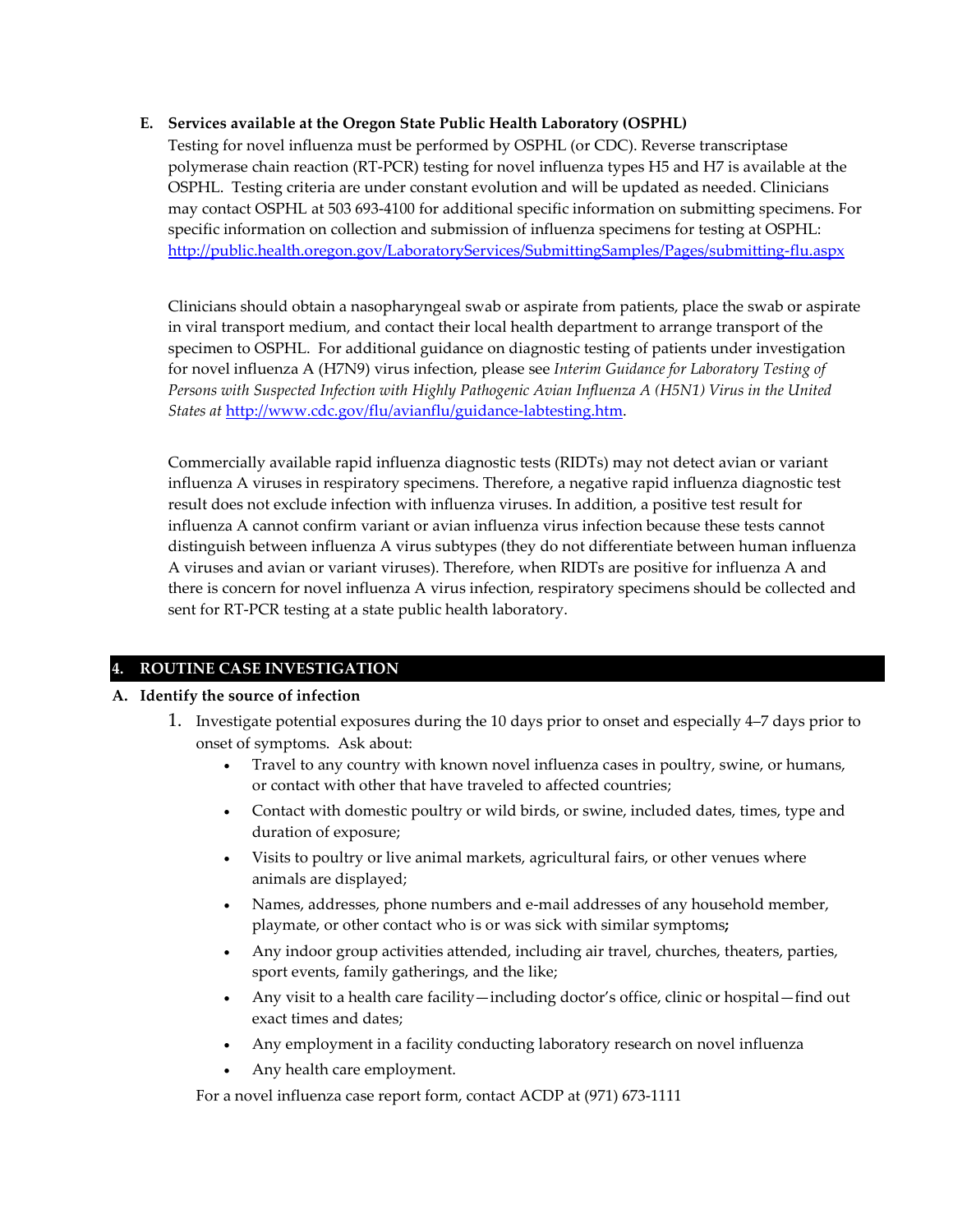# **B. Identify Potentially Exposed Persons**

Initiate identification of a patient's contacts as soon as possible after a diagnosis of novel influenza. Obtain information about the case and any contacts during the case's infectious period (infectious period is 1 day before case's symptom onset until case is placed in isolation) Interview next of kin, workplace representatives, or others with appropriate knowledge of the case-patient's recent whereabouts and activities. Daily follow-up of contacts will be needed to determine whether they become ill (fever equal to or greater than  $100.4^{\circ}$  F, with either cough or sore throat) and need evaluation for novel influenza.

Use the contact tracing section of the novel influenza case report form and discuss with ACDP epidemiologist the need for daily follow-up of contacts; this will be determined on a case by case basis, depending on the most current information about human to human transmission. Contact tracing and monitoring will require substantial data-management resources. The information technology needs for timely surveillance and management of contacts of novel influenza cases are under discussion among CDC and partners in state and local health departments. ACDP will coordinate database management needs among local health departments and CDC.

#### **C. Environmental Evaluation**

For those with wild or domestic poultry, or swine exposure, discuss with ACDP epidemiology regarding environmental investigation.

# **5. CONTROLLING FURTHER SPREAD**

Vaccine is not likely to be available for novel strains (the exception is H5N1 vaccine); however, antiviral agents may be used for prophylaxis, depending on the susceptibility of the virus. Novel influenza A (H7N9) is susceptible to neuraminidase inhibitors, such as oseltamivir and zanamivir. Interim guidance is available from CDC on antiviral use: [http://www.cdc.gov/flu/avianflu/h7n9-antiviral-treatment.htm.](http://www.cdc.gov/flu/avianflu/h7n9-antiviral-treatment.htm) In the absence of a vaccine, prevention efforts should focus on both **isolation of cases and targeted antiviral prophylaxis of exposed individuals.** Interim infection control procedures recommended by CDC for influenza A (H7N9) infection are available at [http://www.cdc.gov/flu/avianflu/h7n9-infection](http://www.cdc.gov/flu/avianflu/h7n9-infection-control.htm)[control.htm](http://www.cdc.gov/flu/avianflu/h7n9-infection-control.htm) . Recommendations may change, depending on the circumstances.

The primary methods of minimizing further spread regardless of setting include

- Isolation of patients during the contagious period;
- Use of personal protective equipment and hand hygiene by those caring for patient
- For suspected novel influenza maximal precautions are recommended for hospitalized patients including gown, glove, N-95 or better mask, eye protection, and single, negative pressure room;
- Proper disposal of waste and soiled articles;
- Monitoring of exposed individuals for development of fever or respiratory symptoms and possible voluntary quarantine;
- Targeted antiviral prophylaxis of exposed individuals to be individualized on a case by case basis.

# **6. MANAGING SPECIAL SITUATIONS**

**1. Isolation and Quarantine**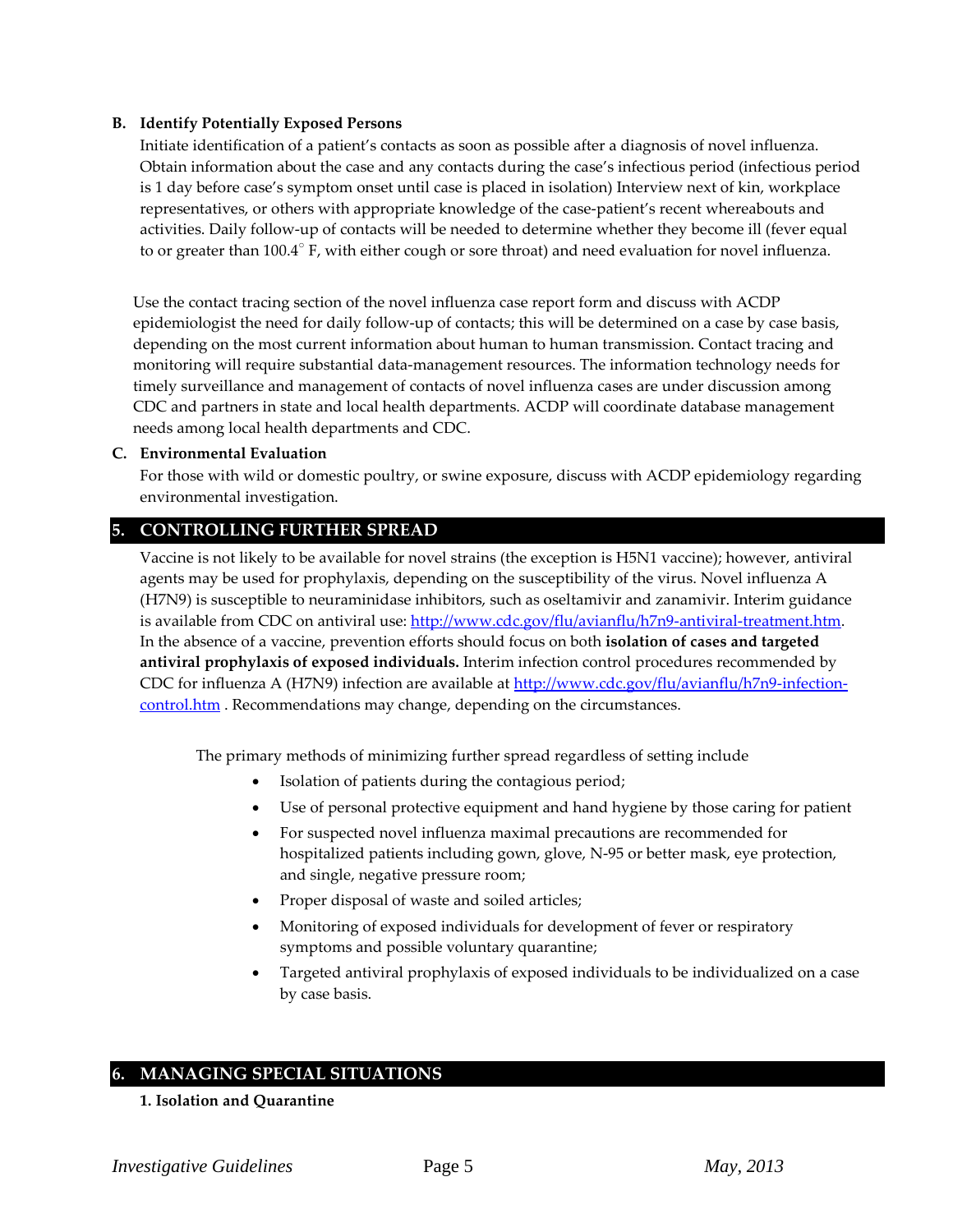In April 2005, novel influenza joined cholera, plague, tuberculosis, diphtheria, yellow fever, viral hemorrhagic fever, SARS and smallpox as Federally "quarantinable communicable diseases" (http://www.whitehouse.gov/news/releases/2005/04/20050401-6.html). The complicated topic of quarantine at the federal level is addressed at the following CDC website. [\(http://www.cdc.gov/sars/quarantine/index.html](http://www.cdc.gov/ncidod/sars/quarantine.htm) ). Federal authorities however generally delegate such powers to State and Local Health Officials. The applicable Oregon Revised Statute is in Chapter 433 [\(http://www.leg.state.or.us/ors/433.html\)](http://www.leg.state.or.us/ors/433.html) and includes powers to quarantine individuals, detain conveyances, and designate quarantine hospitals.

# **2. Hospital preparedness and surge capacity**

- This topic is addressed in the document accessible at [http://www.cdc.gov/sars/guidance/C](http://www.cdc.gov/sars/guidance/C-healthcare/index.html)[healthcare/index.html](http://www.cdc.gov/sars/guidance/C-healthcare/index.html). The key activities described include the following:
- Organize a planning committee to develop an institutional preparedness and response plan and a clear decision-making structure.
- Develop surveillance, screening, and evaluation strategies for various levels of novel influenza transmission.
- Develop plans to rapidly implement effective infection control measures and contact-tracing procedures.
- Determine the current availability of infrastructure and resources to care for novel influenza patients and strategies for meeting increasing demands.
- Develop strategies to meet staffing needs for novel influenza patient care and management.
- Develop strategies to communicate with staff, patients, the health department, and the public.
- Develop strategies to educate staff and patients about novel influenza and related control measures.

# **7. ENHANCED SURVEILLANCE FOR NOVEL INFLUENZA**

Enhanced surveillance to identify the onset of a possible pandemic will include targeted specific testing of individual patients as well as syndromic and population-based surveillance for acute respiratory illness. Routine surveillance detailed in the 2006 Oregon Pandemic Influenza plan [\(http://public.health.oregon.gov/DiseasesConditions/CommunicableDisease/DiseaseSurveillanceDat](http://public.health.oregon.gov/DiseasesConditions/CommunicableDisease/DiseaseSurveillanceData/Influenza/Documents/panfluplan.pdf) [a/Influenza/Documents/panfluplan.pdf\)](http://public.health.oregon.gov/DiseasesConditions/CommunicableDisease/DiseaseSurveillanceData/Influenza/Documents/panfluplan.pdf) will continue.

# **A. Targeted testing of individuals**

# **1. Travelers**

Novel influenza, including a pandemic strain, will ultimately arrive in Oregon via an overtly ill individual, an ill person with minor symptoms, or via an exposed person incubating illness. Since most people arrive in Oregon by interstate highway or air, there are relatively few points at which most vectors of a novel strain of influenza will first enter the state including, but not limited to:

- Interstate 5 (Washington border, California border)
- Interstate 84 (Idaho border)
- Interstate 82 (Washington border)
- Portland International Airport
- Eugene Airport

At airports, local health officials will coordinate distribution of informational flyers and posting of information to include: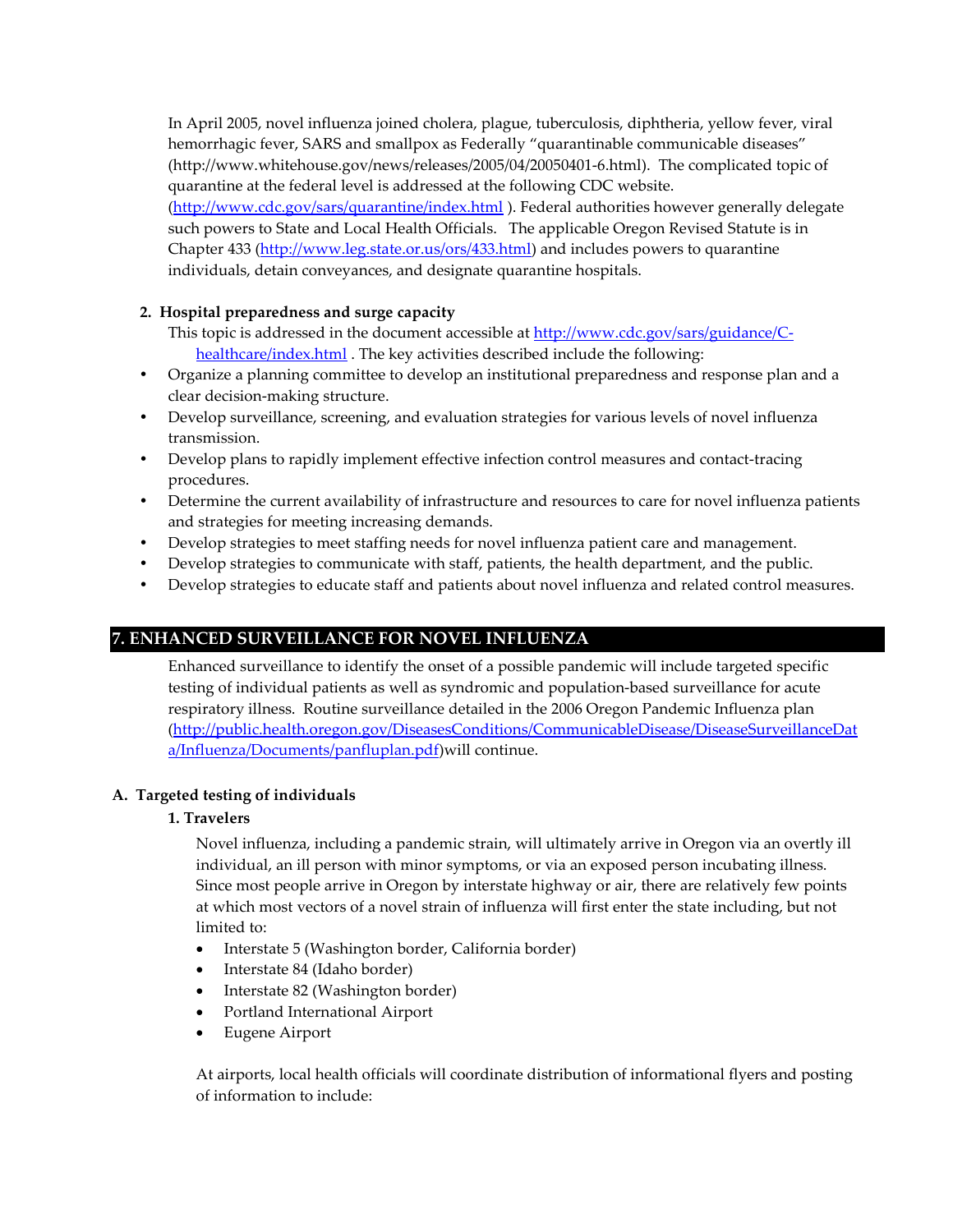- Overview of the situation
- Request to seek care if fever or respiratory symptoms develop
- Instructions to bring information sheet to clinician
- Instructions for clinicians on up-to-date criteria and instructions for testing

The informational flyers will be developed by ACDP and distributed to local health authorities via the Health Alert Network plus other redundant channels including web-posting and email.

## **2. Ill seeking Care from Clinicians**

Should novel influenza begin to spread among humans, the state Acute and Communicable Disease Prevention Program will distribute up-to-date case definitions and testing criteria to Oregon clinicians by blast fax, email, web-posting, and dissemination via professional organizations, hospitals, health systems, and large clinics. Specimens will be tested by the Oregon State Public Health Laboratory by PCR using the Laboratory Response Network recommendations.

#### **3. Healthcare workers**

Health care workers may be exposed to individuals ill with a new strain of influenza and, during pandemic stages 2–5, acute respiratory illness among these workers should be evaluated and testing done as above if criteria are met. Clinicians will be informed via the mechanisms listed above to inquire about employment status when evaluating the acutely ill.

#### **4. Contacts of suspected or proven cases**

Close contacts of those suspected or proven to be infected with the novel strain of influenza may be at high risk of acquiring the same disease and should be tested during pandemic stages 2–5. These individuals may be identified through contact tracing of early cases or by interview by the treating clinician.

# **B. Syndromic and Population based surveillance**

#### **1. Population-based surveillance**

Our existing population-based acute respiratory illness surveillance consists of

- ILINet—a collaboration of ACDP and approximately 20 community-based primary care providers that report influenza-like illness (ILI) and submit specimens to OSPHL for influenza testing (PCR).
- Influenza-associated hospitalization surveillance in Clackamas, Multnomah, and Washington counties (Portland metro area), as part of the CDC Emerging Infections Program (EIP).
- Laboratory surveillance bases on specimens submitted to OSPHL from ILINet. Metro county hospitalizations, and respiratory outbreaks.
- ACDP receives discharge diagnosis codes and reason-for-visit data from OCHIN, inc., a collaborative comprising 22 member organizations of federally qualified health centers (FQHCs) and rural health centers in Oregon. About 103 clinics are represented. OCHIN data are about 1 week behind ILINet data.
- ESSENCE (Electronic Surveillance System for the Early Notification of Communitybased Epidemics) is currently under development in Oregon, and will serve as a